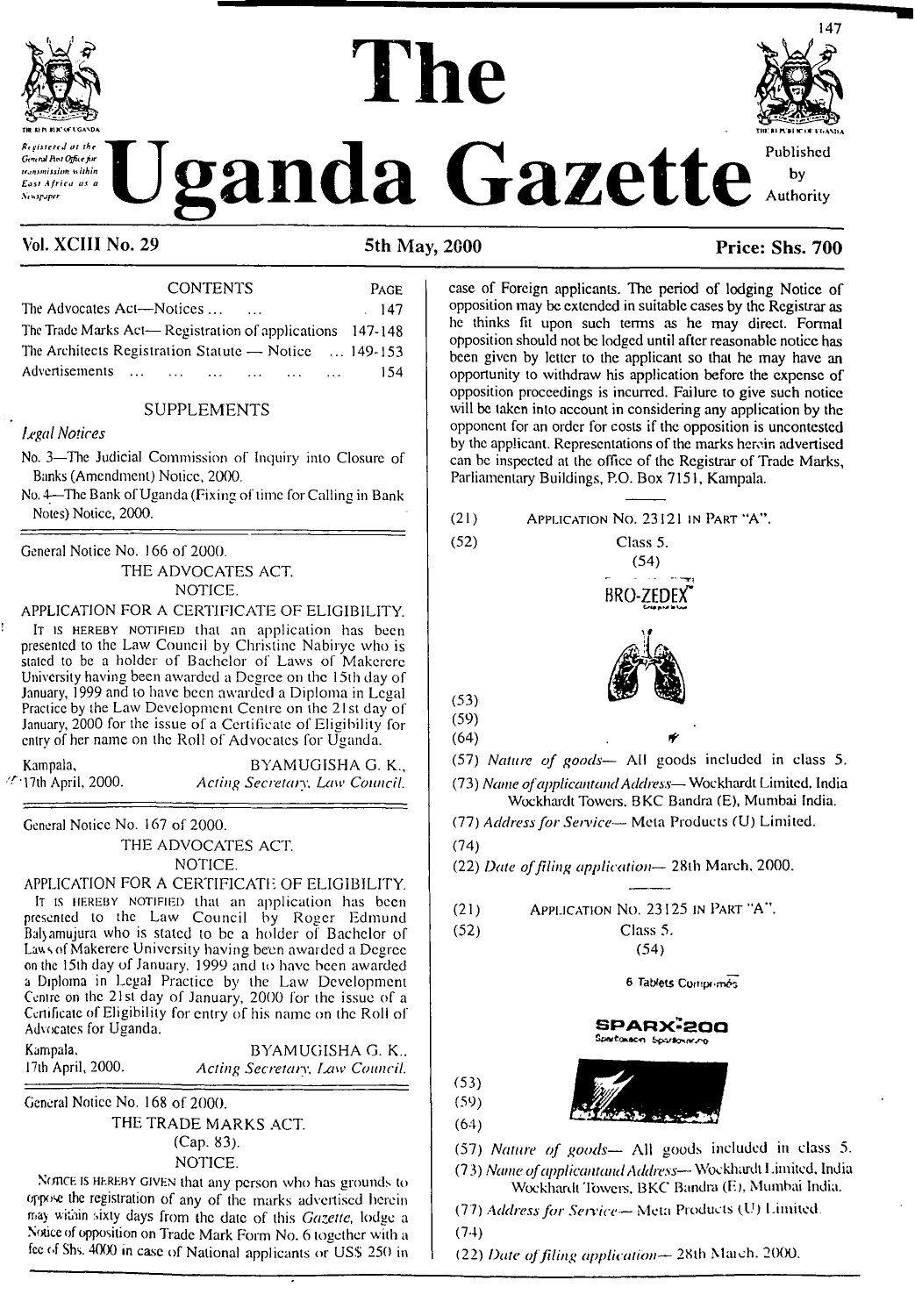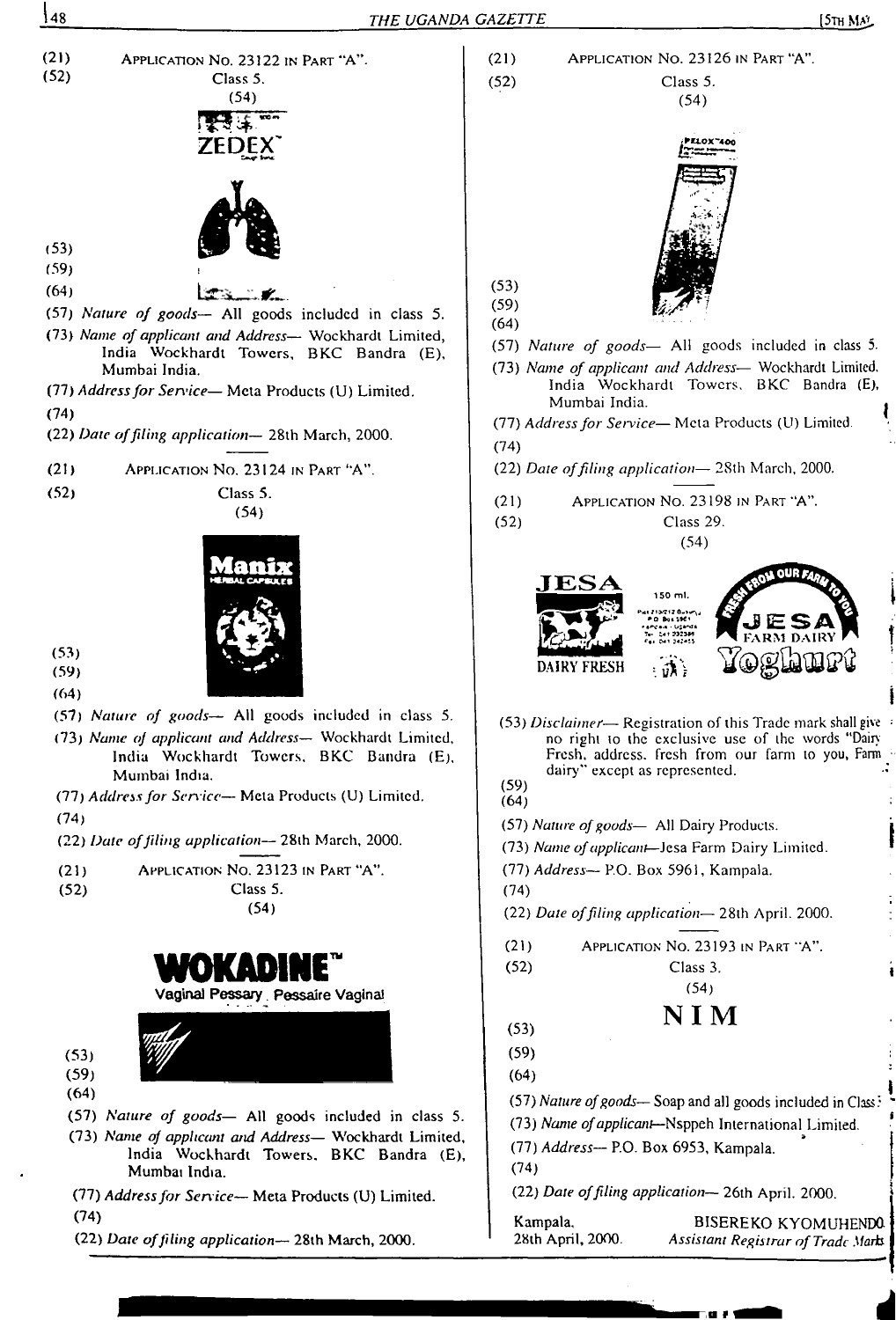#### THE ARCHITECTS REGISTRATION STATUTE, 1996.

 $\Delta$ 

 $\mathcal{A}_\bullet$ 

 $\ddot{\phantom{a}}$ 

#### NOTICE.

It is hereby notified for general information that the following persons are registered as Architects in Uganda as required by section 10 (3) of the Architects Registration Statute, 1996 as at 3th April. 2000. However, only those with a valid practicing certificate are entitled to carry out lhe practice of architecture.

#### REGISTERED ARCHITECTS

| REG.NO.          | <b>NAME</b>                 | <b>ADDRESS</b>          | <b>QUALIFICATIONS</b>                        |
|------------------|-----------------------------|-------------------------|----------------------------------------------|
| 002 <sub>1</sub> | KATATUMBA GEORGE WILLIAM    | P.O.BOX 6313, KAMPALA   | B. Arch., FUArbA, M.A.I.U.                   |
| 003              | KAZAHUURA HARRY E. RUHWEZA  | P.O.BOX 7122, KAMPALA   | B. Arch., M.A.I.U.                           |
| 00 <sup>1</sup>  | MUHWEZI JACKSON KAZI        | P.O.BOX 1306, KAMPALA   | B. Arch., M.A.I.U.                           |
| 005              | DR. NAWANGWE BARNABAS       | P.O.BOX 7062, KAMPALA   | M.Sc.(Arch.), Ph.D. Arch., M.A.I.U.          |
| 006              | KAPIMPINA R. STEPHEN        | P.O.BOX 3256, KAMPALA   | B. A.(Arch.Studies). M. Arch., M.A.I.U.      |
| 007              | AJIMAL TARLOCHAN SINGH      | P.O.BOX 2594, KAMPALA   | Dip. Arch., R.I.B.A. M.A.I.U.                |
| 008              | SENTOOGO WILLIAM HENRY      | P.O.BOX 4941 KAMPALA    | Dip. Arch., RIBA, Dip. TP, M.A.I.U.          |
| 009              | CURTIN DIARMUID PHILLIP     | P.O.BOX 3256 KAMPALA    | Dip. Arch., B.Arch.Sc. M.A. M.A.I.U.         |
| 010              | KIZITO APPOLLINARIS         | P.O.BOX 259. ENTEBBE    | B. Arch., M.A.I.U.                           |
| $011$ .          | OCHIENG FELIX FREDERICK     | P.O.BOX 3256, KAMPALA   | B. Arch., M.A.I.U.                           |
| 012              | <b>GUPTA BHARAT BHUSHAN</b> | P.O.BOX 9153, KAMPALA   | B. Arch., M. Arch., M.A.I.U.                 |
| 013              | MUTEBILE SABIITI TIMOTHY    | P.O.BOX 9193, KAMPALA   | M.Sc. (Arch), M.A.I.U.                       |
| 014              | KAMULEGEYA TAMALE YOUNUS    | P.O.BOX 9576, KAMPALA   | B. Arch., M.A.I.U.                           |
| 015              | MUTALYA CHRISTOPHER M.D.    | P.O.BOX 7171, KAMPALA   | B.A. (Arch.Studies), M. Arch., M.A.I.U.      |
| 016              | LUBOWA MAURICE              | P.O.BOX 3798 KAMPALA    | B. Arch., M.A.I.U.                           |
| 017              | SOZI ANTHONY GEORGE         | P.O.BOX 6428, KAMPALA   | Dip.(Dev.,PLN), Dip. HSG, M. Arch., M.A.I.U. |
| 018              | BAKASWIREWA MUZIGU GODFREY  | P.O.BOX 1306, KAMPALA   | M. Sc.Arch., M.A.I.U.                        |
| 019              | KAMYA PETER                 | P.O.BOX 16290, KAMPALA  | B. Arch., M.A.I.U.                           |
| 020              | MULUMBA STANLEY STANISLAUS  | P.O.BOX 2487, KAMPALA   | B. Arch., M. Arch., M.A.I.U.                 |
| 021              | MUGAMBA KABUZI DAVY         | P.O.BOX 8100, KAMPALA   | B. Arch., M. Sc., M.A.I.U.                   |
| 022              | KAZEBISHA KYOMUKAMA JASPER  | P.O.BOX 4848, KAMPALA   | M. Sc.(Arch.), M.A.I.U.                      |
| 023              | WANYAMA JARED NANGAI        | P.O.BOX 21968, KAMPALA  | B. Arch., M.Sc.(Arch), M.A.I.U.              |
| 024              | COLLINS MARCELLUS STERLING  | P.O.BOX 11606, KAMPALA  | BA (Econ), M. Arch., M.A.I.U.                |
| 025              | SEKAZIGA JOHN W.            | P.O.BOX 4590, KAMPALA   | B. Arch., M.A.I.U.                           |
| 026              | KIKULE PAUL                 | P.O.BOX 4906, KAMPALA   | B.A. (Arch.Studies), M. Arch., M.A.I.U.      |
| 027              | KAJUMBA TOM                 | P.O.BOX 4906, KAMPALA   | B. Arch., M.A.I.U.                           |
| 028              | ROBARTS PATRICK TEMPEST     | P.O.BOX 4308, KAMPALA   | B. Arch., M.A.I.U.                           |
| 029              | BYASHISHAKI PATRICK         | P.O.BOX 21426, KAMPALA  | M. Arch., M.A.I.U.                           |
| 030              | WAKO HENRY S. KALIMUNGABO   | P.O. BOX 9191, KAMPALA  | B. Arch., M.A.I.U.                           |
| 031              | NYABWANA ISAAC              | P.O. BOX 9191, KAMPALA  | B. Arch., M.A.I.U.                           |
| 032              | VIRJI TARMOHAMED AMIR       | P.O. BOX 7247, KAMPALA  | Dip. Arch., Dip.Tp., M.A.I.U.                |
| 033              | KAMULEGEYA JOEL K.          | P.O. BOX 10744, KAMPALA | B.A. (Arch.Studies)., M.Arch., M.A.I.U.      |
| 034              | MIDDLETON WILLIAM G.        | P.O. BOX 7671, KAMPALA  | B. Arch., M.A.I.U.                           |
| 035              | VIRDEE AMERJEET SINGH       | P.O. BOX 22774, KAMPALA | B. Arch., M. Arch., M.A.I.U.                 |

 $\overline{5}$ 

 $\sigma_{\rm c}$  ,  $\sigma_{\rm c}$  ,  $\sigma_{\rm c}$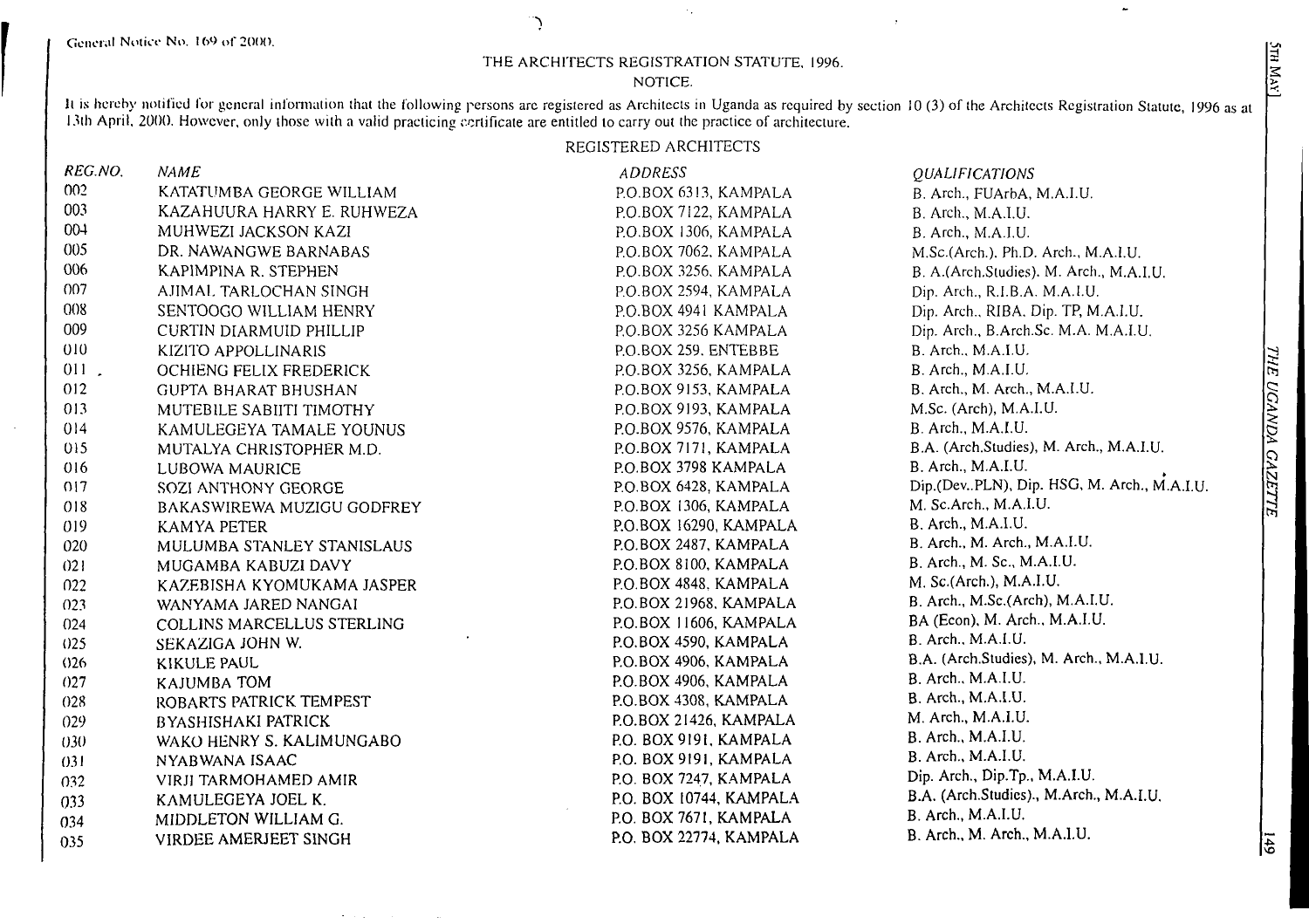#### REGISTERED ARCHITECTS-continued

| 036                    | SSENDIWALA GEORGE WILLIAM              |
|------------------------|----------------------------------------|
| 037                    | MATOYA MARORIA.                        |
| l<br>0.38 <sub>1</sub> | <b>KWEYUNGA SALOME</b>                 |
| 0.39                   | KEHINDE OLUSOLA ADEBANJO               |
| (14()                  | NANKYA K. DOLORES COLINS               |
| 04 I                   | KASHYAP R. SHRAVAN KUMAR               |
| N42.                   | KIKUBA SAMUEL                          |
| 0.13                   | <b>BAMWINE DOUGLAS COLIN</b>           |
| (114)                  | KAGIMU PAUL ARCHIE                     |
| (14.5)                 | KIYIMBA-KAGWA EGLON                    |
| (146)                  | ELSAYID OMER KHALIFA                   |
| 047                    | KABUYE EMMANUEL                        |
| (148)                  | SALONGO KINTU HAMED S.                 |
| (149)                  | SSENYONGA-LWAZI PETER                  |
| $050 -$                | MUKIIBI STEPHEN                        |
| 051                    | NSUBUGA JONATHAN EDWARD                |
| 0.52                   | TURYAGUMA MILTON                       |
| $053 -$                | AJIRI NORMAN ROGER                     |
| 054                    | KAIRU NGINYI PATRICK                   |
| 055                    | -MUSANA DANIEL                         |
| 056                    | <b>KIBERU DENIS</b>                    |
| 057                    | RUBONGOYA PATRICK                      |
| 058                    | KASOZI STEPHEN                         |
| 059                    | KIGGUNDU ROBERT HENRY                  |
| 060                    | HOUDEK WILLIAM DANFORTH                |
| 061                    | NAHDY SILIM MUBARAK                    |
| 062                    | PATEL M. TOSHAK                        |
| 063                    | <b>TURYAHABWE RICHARD</b>              |
| 064                    | MUGULUSI RICHARD                       |
| 065                    | LWEGABA JAMES                          |
| 066                    | KUNYA WAMBUZI P.                       |
| 067.                   | KWESEGAMU SAMUEL                       |
| 068                    | ANGUYO OCE-LUKE                        |
| 069.                   | OKEMA JAMES ESAU                       |
| (170)                  | KARANJA KARUBIU                        |
| 071                    | <b>OCITTI SILVER JUBILEE</b>           |
| 072                    | <b>SANYA TOM</b>                       |
| 073.                   | SENKATUKA IAN                          |
| 074                    | <b>GOLOOBA EDWARD KAYISO</b>           |
| 075                    | MULWANA TWEBAZE ALFRED JOEL            |
| 076                    | ATAI SUSAN<br>NAKANJAKO SYLIVIA KAGGWA |
| (177                   |                                        |

 $\|\cdot\|_2$ 

P.O. BOX 2287. KAMPALA RO. BOX 7500. KAMPALA RO. BOX 7062. KAMPALA P.O. BOX 3213. KAMPALA P.O. BOX 11606. KAMPALA RO. BOX 10290. KAMPALA P.O. BOX 565, KAMPALA RO. BOX 6134. KAMPALA RO. BOX 4590. KAMPALA P.O. BOX 8569. KAMPALA P.O. BOX 9010. KAMPALA P.O. BOX 10505. KAMPALA P.O. BOX 10539. KAMPALA P.O. BOX 4158, KAMPALA P.O. BOX 30145. KAMPALA P.O. BOX 6577, KAMPALA P.O. BOX 1168, MBARARA P.O. BOX 10829. KAMPALA P.O. BOX 8100. KAMPALA P.O. BOX 10593. KAMPALA RO. BOX 4941. KAMPALA P.O. BOX 312. KAMPALA P.O. BOX 3256. KAMPALA P.O. BOX 10829. KAMPALA RO. BOX 3256. KAMPALA P.O. BOX 9576, KAMPALA RO. BOX 22875. KAMPALA RO. BOX 22946, KAMPALA P.O. BOX 22946, KAMPALA P.O. BOX 1306. KAMPALA P.O. BOX 148. JINJA P.O. BOX 5065. KAMPALA P.O. BOX 4655, KAMPALA P.O. BOX 7062. KAMPALA P.O. BOX 22556. KAMPALA P.O. BOX 4851. KAMPALA P.O. BOX 26690. KAMPALA P.O. BOX 2382, KAMPALA P.O. BOX 9332, KAMPALA P.O. BOX 10, ENTEBBE P.O. BOX 7574. KAMPALA P.O ROX 4848. KAMPALA

B.Arch., M.PhiL, M.A.LU. B.Arch., M.A.I.U. M.Arch.. M.Sc., M.A.LU. Dip. Arch., B.A., M.A.LU. B.A. (Arch.Studies), M. Arch., M.A.LU. B.Arch., M.A.LU. B.A.(Arch.Studies), M.Arch., M.A.LU. B.Arch., M.A.LU. B. Arch., M.A.LU. B.Arch., R.LB.A. M.A.LU. B.Sc.(Arch.). M.Sc., M.A.LU. B. Arch., M.A.I.U. M.Sc. Arch.. M.A.LU. B.A.(Arch.Studies), M.Arch., M.A.LU. MSc. Arch., M.Phil.(Arch.), M.A.LU. AA.DIP, RIBA, M.A.LU. B. Arch. M.A.LU. B. Arch. M.A.LU. B. Arch. M.A.LU. B. Arch.. M.A.I.U. B. Arch., M.A.LU. B. Arch.. M.A.LU. B. Arch.. M.A.LU. B. Arch., M.A.I.U. B. Arch., M.A.LU. B. A.(Arch.Studies), B.Sc., M.Sc(PP)., M.A.LU. Dip.Arch. M.I.LA.. M.C.A., M.A.LU. B. Arch., M.A.LU. B. Arch.. M.A.LU. B. Arch.. M.A.I.U. B. A.(Arch.Studies)., M.Arch., M.A.LU. B. Arch.. M.A.LU. B.A.(Arch.Studies). M.Arch., M.A.LU. B. Arch.. M.A.LU. B. Arch., M.A.LU. B. Arch.. M.PHIL., M.A.I.U. B. Arch., M.A.LU. B. Arch, M.URB & REG. PLN, M.A.LU. B. Arch. M.A.I.U B. Arch. M.A.I.U B. Arch. M.A.I.U B. Arch. M.A.I.U

<mark>ітн Млу</mark>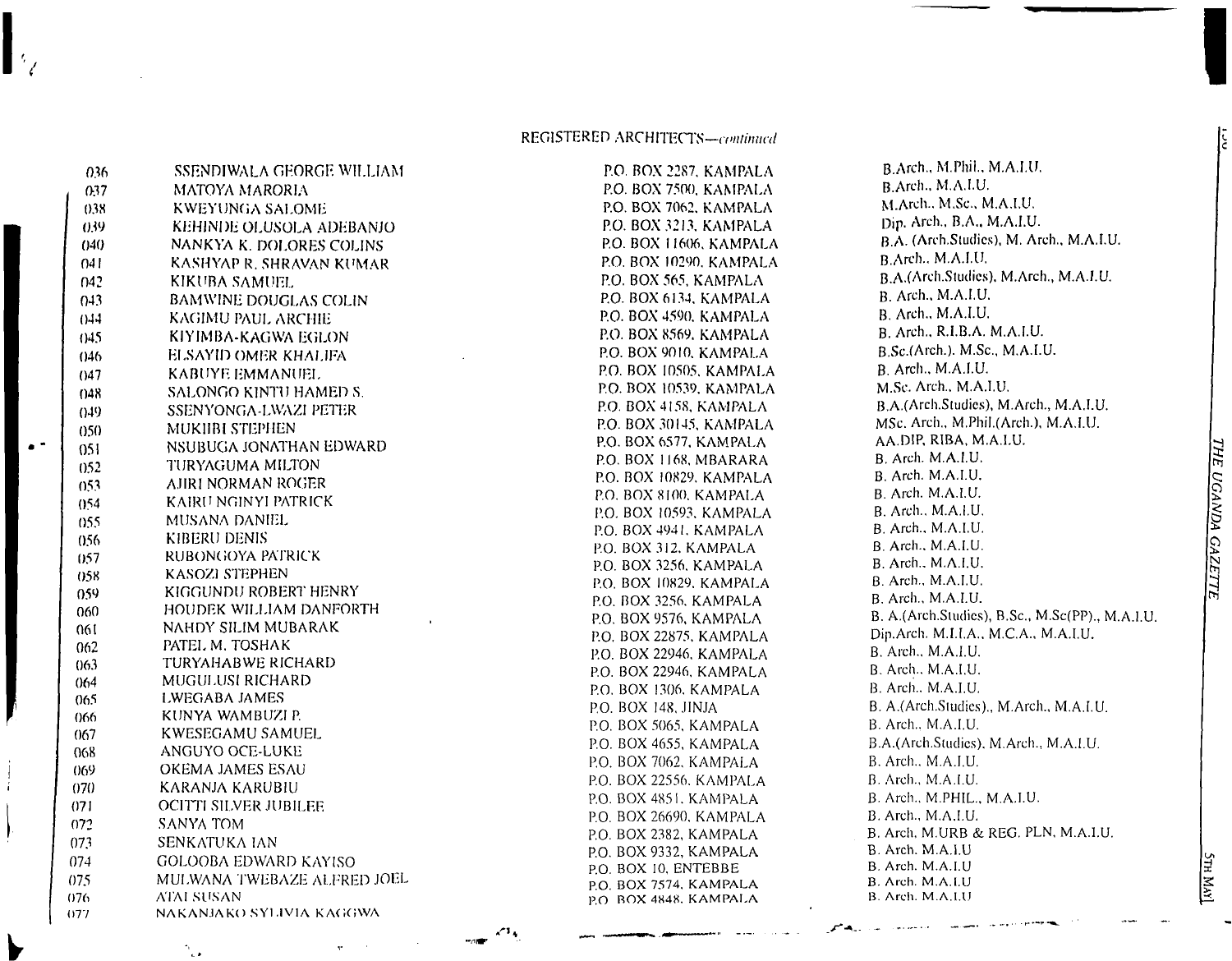PRACTICING CERTIFICATE—2000

 $\Delta$ 

 $\mathbf{x}_{\infty}$ 

 $\mathcal{I}$ 

| <b>PRACTICING</b><br><b>CERTIFICATE</b> | <b>NAME</b>                    | <b>TRADING AS</b>                                                                    | <b>QUALIFICATIONS</b>                    |
|-----------------------------------------|--------------------------------|--------------------------------------------------------------------------------------|------------------------------------------|
| NO.<br>181                              | KATATUMBA GEORGE WILLIAM       | TRIAD EAST AFRICA ARCHITECTS<br>P.O.BOX 6313 KAMPALA                                 | B. ARCH., FUArb.A., M.A.I.U.             |
| 182                                     | <b>KAMYA PETER</b>             | ASSOCIATED ARCHTITECTS<br>P.O. BOX 16290 KAMPALA                                     | B. ARCH. M. A. I.U.                      |
| 183                                     | SSENTOOGO WILLIAM HENRY        | SSENTOOGO & PARTNERS ARCHITECTS<br>AND PLANNING CONSULTANTS<br>P.O. BOX 4941 KAMPALA | DIP. ARCH. RIBA, Dip.TP M.A.I.U.         |
| 184                                     | ROBARTS PATRICKTEMPEST         | ROBARTS INTERNATIONAL<br>P.O. BOX 4308 KAMPALA                                       | B. ARCH. M.A.I.U.                        |
| 185                                     | AJIMAL TARLOCHAN SINGH         | T. S. AJIMAL CHARTERED ARCHITECTS<br>P.O. BOX 2594 KAMPALA                           | DIP. ARCH. RIBA. M.A.I.U.                |
| 186                                     | VIRDEE AMERJEET SINGH          | PLANNING & DESIGN ASSOCIATES<br>P.O. BOX 22774 KAMPALA                               | B. ARCH. M. ARCH. M.A.I.U                |
| 187                                     | <b>CURTIN DIARMUID PHILLIP</b> | PEATFIELD & BODGENER ARCHITECTS<br>P.O. BOX 3256 KAMPALA                             | Dip. ARCH. B. ARCH.Sc., M.A. M.A.I.U.    |
| 188                                     | KAPIMPINA STEPHEN              | PEATFIELD & BODGENER ARCHITECTS<br>P.O. BOX 3256 KAMPALA                             | B.A.(Arch.Studies), M.ARCH, M.A.I.U.     |
| 189                                     | OCHIENG FELIX FREDRICK         | PEATFIELD & BODGENER ARCHITECTS<br>P.O. BOX 3256 KAMPALA                             | B. ARCH. M.A.I.U.                        |
| 190                                     | SSENYONGA-LWAZI PETER          | <b>SEL-KEM ARCHITECTS</b><br>P.O. BOX 3932, KAMPALA                                  | B.A.(ARCH. STUDIES), M.ARCH M.A.I.U.     |
| -191                                    | DR. NAWANGWE BARNABAS          | TECHNOLOGY CONSULTS<br>P.O. BOX 7062 KAMPALA                                         | M. ARCH, PHD. ARCH. M.A.I.U.             |
| 192                                     | SEKAZIGA JOHN WILLIAM          | DESIGN GROUP ASSOCIATES<br>P.O. BOX 4590, KAMPALA                                    | B. ARCH., M.A.I.U.                       |
| 193                                     | KATEREGGA JOEL KAYONDO         | ECO-SHELTER & ENVIRONMENTAL<br><b>CONSULTANTS</b><br>P.O. BOX 10744 KAMPALA          | B. A. (Arch. Studies), M. ARCH. M.A.I.U. |
| 194                                     | MARCELLUS STERLING COLLINS     | <b>COLLINS &amp; COLLINS ARCHITECTS</b><br>P.O. BOX 11606 KAMPALA                    | B. A.(Econ.), M. ARCH. M.A.I.U.          |
| 195                                     | WANYAMA JARED N.               | EL - ARCH PARTNERSHIP<br>P.O. BOX 21968 KAMPALA                                      | B. Arch., M.Sc.(Arch.) M.A.I.U.          |

 $\sigma$  as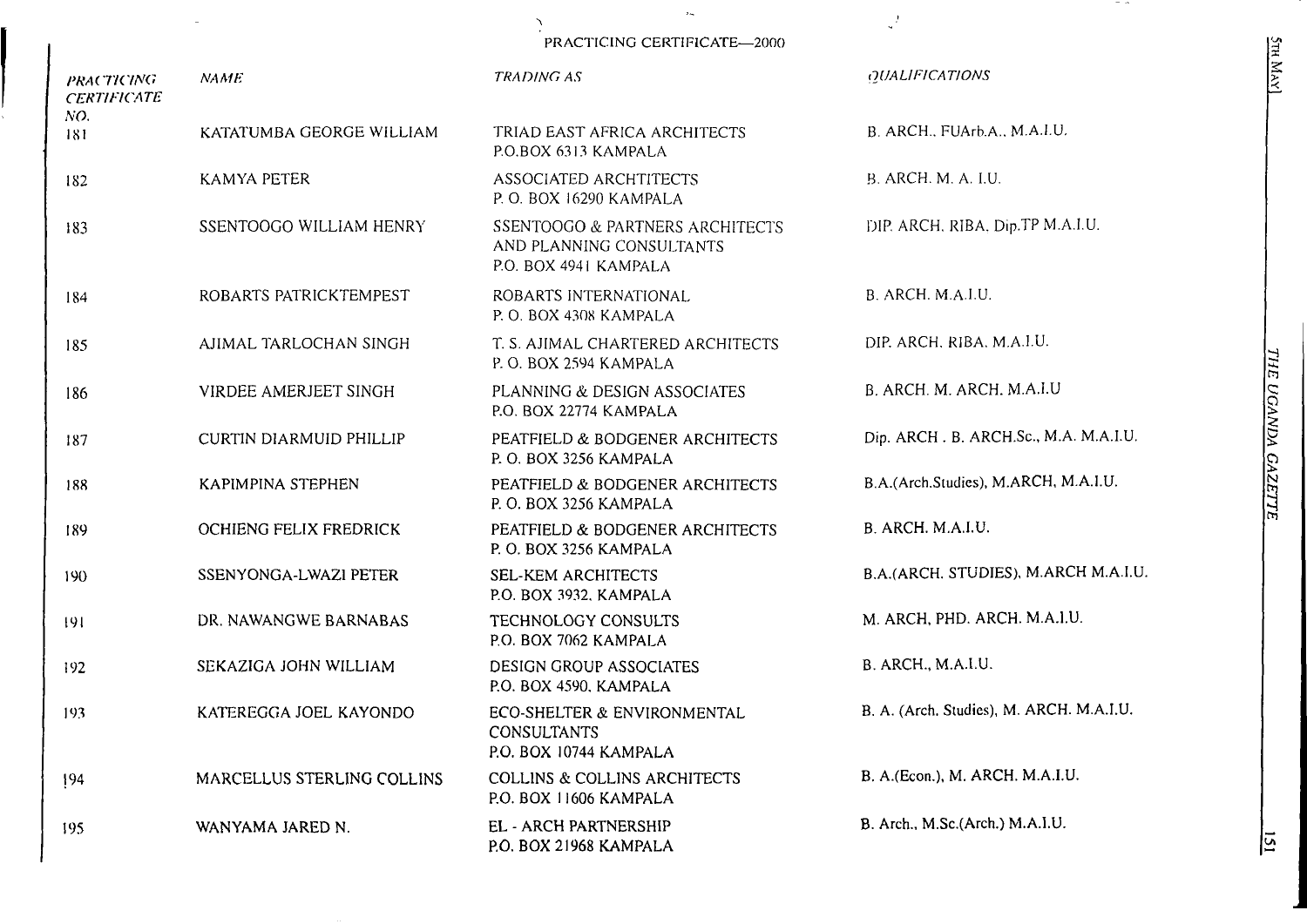| 196 | KABUZI MUGAMBA DAVY           | <b>PRO - PLAN PARTNERS</b><br>P.O. BOX 8100 KAMPALA               | <b>E. ARCH. M.SC. M.A.LU.</b>          |
|-----|-------------------------------|-------------------------------------------------------------------|----------------------------------------|
| 197 | KYOMUKAMA JASPER KAZEBISHA    | INFRASTRUCTURE DESIGN FORUM<br>P.O. BOX 4848 KAMPALA              | M. Sc. (ARCH.) M.A.I.U.                |
| 198 | NSUBUGA JONATHAN EDWARD       | J. E. NSUBUGA & ASSOCIATES<br>P.O. BOX 6577 KAMPALA               | AA. DIP., M.A.I.U.                     |
| 199 | MATOYA MARORIA                | M M AND ASSOCIATES<br>P.O. BOX 7500 KAMPALA                       | B. ARCH. M.A.I.U.                      |
| 201 | <b>GOLOOBA KAYISO EDWARD</b>  | <b>GEPOKA ASSOCIATES</b><br>P.O. BOX 9332 KAMPALA                 | B.ARCH. M.A.I.U.                       |
| 202 | MUKIIBI STEPHEN               | S.M. DESIGNS<br>P.O. BOX 30145, KAMPALA                           | M.SC. ARCH., M.A.I.U.                  |
| 203 | <b>BAMWINE DOUGLAS COLLIN</b> | ARCH. DESIGN ARCHITECTS & ENGINEERS<br>P.O. BOX 6134 KAMPALA      | B. ARCH. M.A.I.U.                      |
| 204 | TURYAHABWE RICHARD            | ARCH. DESIGN ARCHITECTS & ENGINEERS<br>P.O. BOX 6134 KAMPALA      | B. ARCH. M.A.I.U.                      |
| 205 | MUGULUSI RICHARD              | ARCH. DESIGN ARCHITECTS & ENGINEERS<br>P.O. BOX 22946 KAMPALA     | B. ARCH. M.A.I.U.                      |
| 206 | ADEBANJO OLUSOLA KEHINDE      | <b>TECTON GROUP</b><br>P.O. BOX 3213 KAMPALA                      | DIP. ARCH. B.A. RIBA M.A.I.U.          |
| 207 | <b>GUPTA BHARAT. B.</b>       | LAND PLAN GROUP UGANDA<br>P.O. BOX 9153 KAMPALA                   | B. ARCH. M. ARCH, M.A.I.U.             |
| 208 | NANKYA K. DOLORES COLLINS     | <b>COLLINS &amp; COLLINS ARCHITECTS</b><br>P.O. BOX 11606 KAMPALA | B.A.(Arch.Studies), M. ARCH., M.A.I.U. |
| 209 | MUHWEZI JACKSON KAZI          | HABITAT CONSULTANTS<br>P.O. BOX 1306 KAMPALA                      | B. ARCH. M.A.I.U.                      |
| 210 | KAJUMBA TOM                   | K. K. PARTNERSHIP ARCHITECTS<br>P.O. BOX 4906 KAMPALA             | B. ARCH. M.A.I.U.                      |
| 211 | KAMULEGEYA YOUNUS TAMALE      | KAMULEGEYA & ASSOCIATES<br>P.O. BOX 9576 KAMPALA                  | B. ARCH. M.A.I.U.                      |
| 212 | MULWANA TWEBAZE ALFRED J.     | A. J. M. CONSULT<br>P.O. BOX 10 ENTEBBE                           | B. ARCH. M.A.I.U.                      |
| 213 | MUSANA DANIEL                 | MUSANA DANIEL ARCHITECTS<br>P.O. BOX 23471 KAMPALA                | B. ARCH. M.A.I.U.                      |

 $\sim 2.5$  .

 $\cdots$ 

 $\mathbf{u}_1$ 

 $\blacksquare_i$ 

I

Ì.

 $\bullet$  .

 $\blacktriangledown$ 

 $\ddot{\phantom{0}}$  $\sim$   $\sim$ 

 $\sim$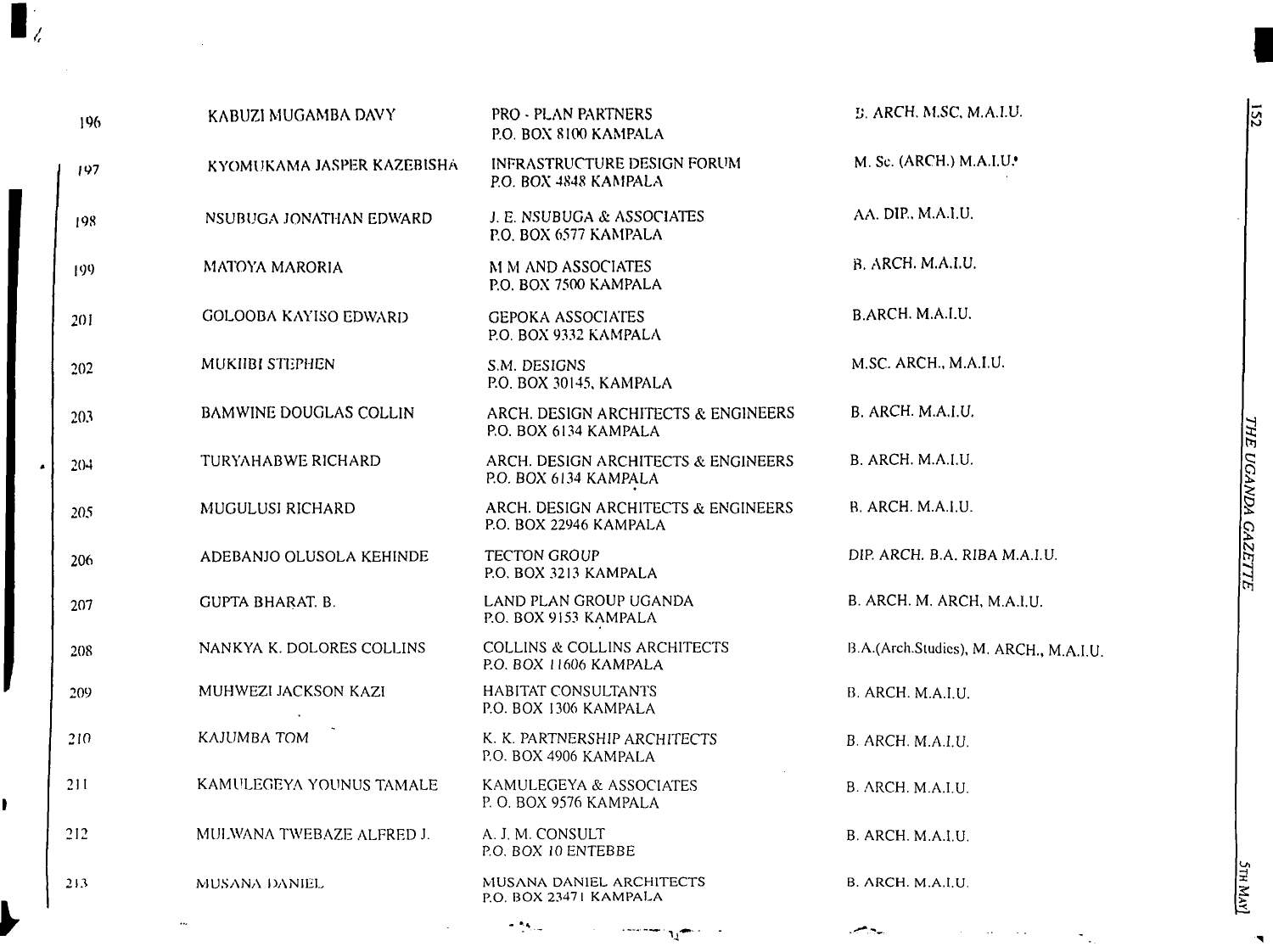| LWEGABA JAMES                             | LANDMARKS DESIGN CONSULTANTS<br>P.O. BOX 26775 KAMPALA                              | B. ARCH. M.A.I.U.                      |
|-------------------------------------------|-------------------------------------------------------------------------------------|----------------------------------------|
| KIGGUNDU ROBERT HENRY                     | KIGGUNDU & PARTNERS<br>P.O. BOX 12461, KAMPALA                                      | B. ARCH., M.A.I.U.                     |
| KAZAHUURA HARRY ERIMONS<br><b>RUHWEZA</b> | CHIEF ARCHTECT, MIN. OF WORKS, HOUSING<br>& COMMUNICATIONS<br>P.O. BOX 7122 KAMPALA | B. ARCH. M.A.I.U                       |
| MIDDLETON WILLIAM GREVATT                 | SYMBION INTERNATIONAL UGANDA<br>P.O. BOX 7671 KAMPALA                               | B. ARCH. M.A.I.U.                      |
| SOZI ANTHONY GEORGE                       | A. G. SOZI DEVELOPLAN CONSULTANCY<br>ARCHITECTS & PLANNERS<br>P.O. BOX 6426 KAMPALA | DIP. DEV.PLN, HSG. M. ARCH., M.A.I.U.  |
| ANGUYO OCE-LUKE                           | ANKAPOL ASSOCIATED ARCHITECTS<br>P.O. BOX 4655 KAMPALA                              | B.A.(Arch.Studies)M. ARCH, M. A. I.U.  |
| NYABWANA ISAAC                            | PLAN SYSTEMS<br>P.O. BOX 9191 KAMPALA                                               | B. ARCH. M.A.I.U.                      |
| WAKO KALIMUNGABO SAMSON                   | PLAN SYSTEMS<br>P.O. BOX 9191 KAMPALA                                               | B. ARCH. M.A.I.U.                      |
| <b>BYASHISHAKI PATRICK</b>                | SHELTER PLAN ASSOCIATES<br>P.O. BOX 21426, KAMPALA                                  | M. ARCH. M.A.I.U.                      |
| <b>KWEYUNGA SALOME</b>                    | PLANTERRA CONSULT<br>P.O. BOX 11269 KAMPALA                                         | M. ARCH. M. SC. M.A.I.U                |
| KAGIMU PAUL A                             | PAUL A. KAGIMU & PARTNERS<br>P.O. BOX 6683 KAMPALA                                  | B. ARCH. M.A.I.U                       |
| SABIITI MUTEBILE TIMOTHY                  | <b>ARCHITECT UPDF</b><br>P.O. BOX 9193 KAMPALA                                      | M. ARCH. M.A.I.U                       |
| KUNYA WAMBUZI PATRICK                     | ARCHITECO COLLABORATIVE<br>P.O.BOX 148 JINJA                                        | B. A (ARCH. STUDIES) M. ARCH, M.A.I.U. |
| KIYIMBA-KAGWA EGLON                       | LINEAR CONSULTANTS<br>P.O. BOX 8569 KAMPALA                                         | B. ARCH., RIBA, M.A.I.U.               |
| KIKULE PAUL                               | K. K. PARTNERSHIP ARCHTECTS<br>P.O. BOX 4906 KAMPALA                                | B. ARCH. M.A.I.U.                      |
| TOSHAK M. PATEL                           | <b>ABRI CONSULTANTS</b><br>P.O. BOX 22875 KAMPALA                                   | DIP. ARCH. M.I.I.A, M.C.A. M.A.I.U.    |
|                                           |                                                                                     |                                        |

Issued at Kampala this 13th day of April. 2000.

 $\sim$ 

and the control of the state

STANLY MUHANGUZI, *Registrar.* $\mathbf{v}$ 

5th M $\mid$   $\stackrel{.}{\cdot}$ 

\_\_\_\_\_\_\_\_\_\_\_\_\_\_\_\_\_\_\_\_\_\_\_\_\_\_\_\_\_\_\_\_\_\_

**THE UGANDA GAZETTE** *UGANDA GAZETTE*

 $\overline{5}$ 

 $\dot{\mathbf{z}}$